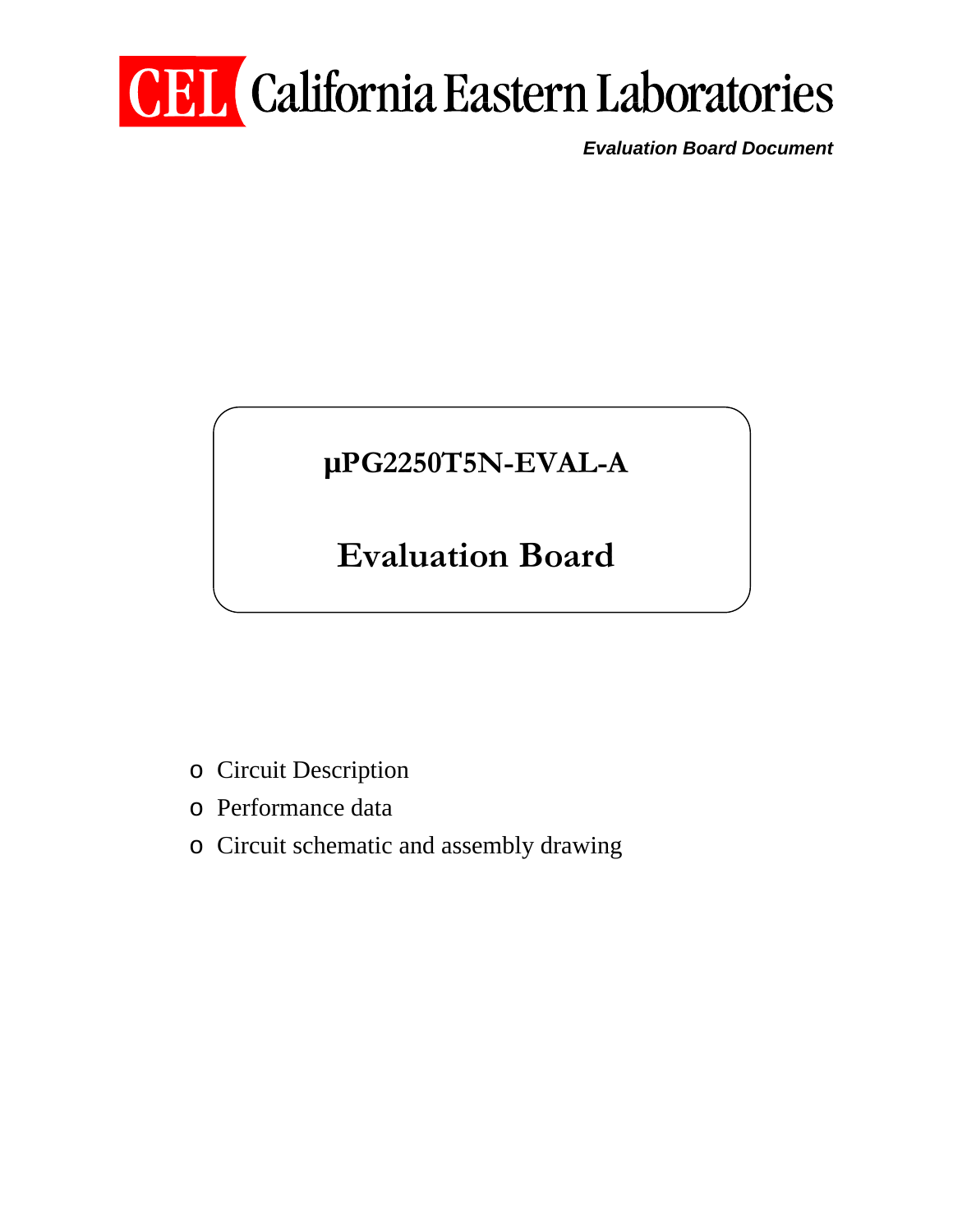## Circuit Description

The circuit schematic and assembly drawing are shown on the last two pages.

#### **Matching and Bias Circuits**

The inductor L1 is for input matching and should be placed close to the device.

The output matching is realized mainly with the capacitor C6. C6 can be placed as close as possible to the device without much sacrifice of the performance when the layout space is tight. On the other hand the output power can be increased by a fraction of dB by moving C6 away from the device. The trace length between C6 and the device on this evaluation board is about 100 mil. Because of the gradual change in its width, the effect of this section of trace cannot be simply represented by a set of parameters of transmission line impedance and electrical length. It is recommended that the designer leave some space for tuning on this trace length in the initial prototype board layout if an optimal output power is desirable.

The uPG2250T5N has three gain stages, each being biased by an external voltage supply. The DC feed lines are not completely isolated from the RF path on the chip, and as a result care needs to be taken in the board layout for these DC lines.

The inductor L2 on the Vdd1 line provides the DC feed for the first stage and is part of the interstage matching between stage 1 and 2 as well. The value of this inductor may need to be adjusted on the application board to have the optimized performance. Generally it should be placed close to the device and immediately followed by the capacitor C2 as shown in the assembly drawing of this evalboard.

The length of trace TL1 on the Vdd2 line has significant impact on the output power and the value shown in the schematic should be used in the application board layout.

The inductor L3 is for the last stage DC feed and functions as an RF choke. Its value and location are not critical.

The three shunt capacitors on the DC lines (C2, C8 and C9) provide a low RF impedance at their respective locations. Their value should be in the range of 10 to 30pF. These low RF impedance spots adequately isolate the RF circuit from the rest of DC feed lines beyond the point of shunt capacitors. This arrangement is particularly beneficial in transferring the evaluation circuit to the end products because the RF characteristic of a DC feed line usually cannot be well controlled in a practical board design. The other three 0.01uF capacitors, C1, C3 and C5, are general bypass capacitors and the user can select their values and locations according the design requirements.

#### **PCB Material**

The PCB is Getek two layer board. The board thickness is 28mil.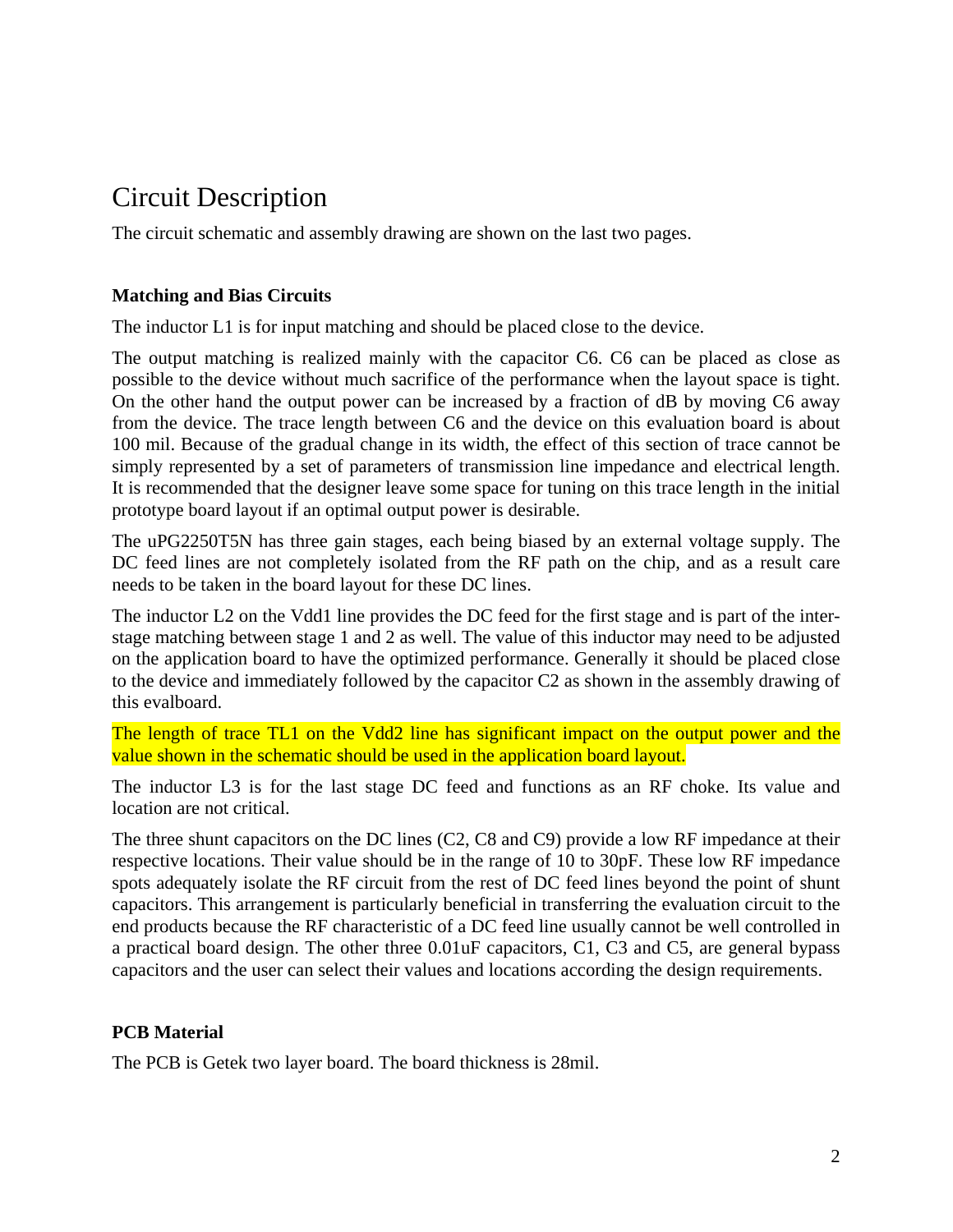### Typical Performance Data

Test Conditions: f=2.45GHz; Pin= $-5dBm$ ; Vcont =1.8V For  $V_{DD1,2,3}$  =1.8V **Quiescent current Idsq**: 55mA; **Output Power Pout**: 21dBm; **Supply Current I<sub>DD</sub>: 130mA; Efficiency PAE**: 55%; For  $V_{DD1,2,3} = 3V$ **Quiescent current Idsq**: 80mA; **Output Power Pout**: 25dBm; **Supply Current I<sub>DD</sub>: 200mA; Efficiency PAE**: 55%;

Pout and PAE vs Pin are shown in the following plot.

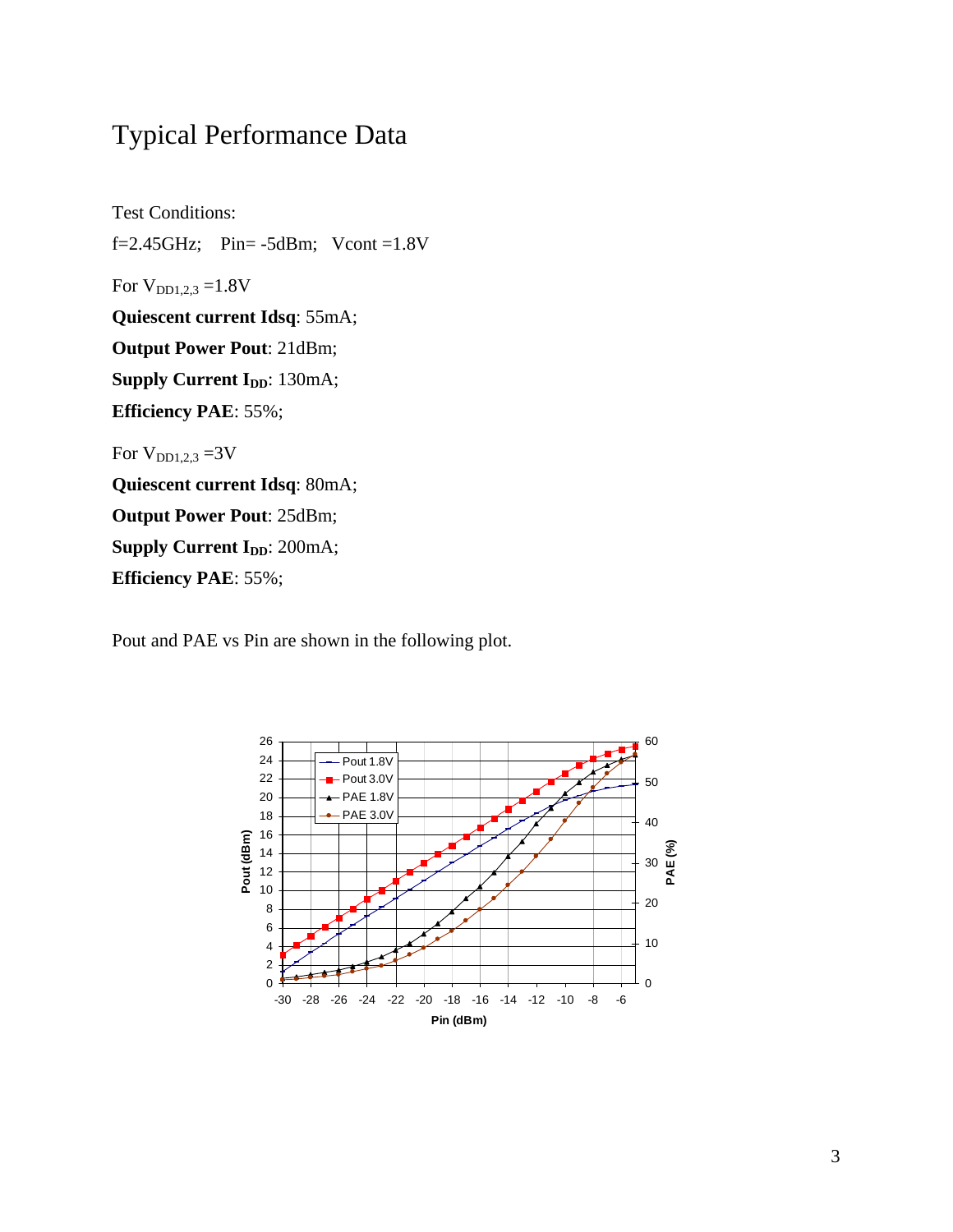|                                                          |                                                                                                                                                                  |                                                                                                           |                |                          |                                                |                                     |                | <b>REVISIONS</b>                                                                                                                                                                                                                                                                                                                                                                                                                                                                                   |              |                    |
|----------------------------------------------------------|------------------------------------------------------------------------------------------------------------------------------------------------------------------|-----------------------------------------------------------------------------------------------------------|----------------|--------------------------|------------------------------------------------|-------------------------------------|----------------|----------------------------------------------------------------------------------------------------------------------------------------------------------------------------------------------------------------------------------------------------------------------------------------------------------------------------------------------------------------------------------------------------------------------------------------------------------------------------------------------------|--------------|--------------------|
|                                                          |                                                                                                                                                                  |                                                                                                           |                |                          | ZONE LTR                                       |                                     |                | <b>DESCRIPTION</b>                                                                                                                                                                                                                                                                                                                                                                                                                                                                                 | DATE         | <b>APPROVED</b>    |
| IN(0)<br>Vdd1<br>$\circ$<br>C1<br>1uF.<br>$Vdd2$ $\odot$ | $L$ 1<br>5.6nH<br>$L^2$<br>2.2nH<br>$^{C2}_{22pF}$<br>C3 $\frac{\perp}{\perp}$ C8 $\frac{\perp}{\perp}$<br>.1uF $\frac{\perp}{\perp}$ 22pF $\frac{\perp}{\perp}$ | $\overline{4}$<br>U1<br>$5 \mu P G2250T5N[2]$<br>TL <sub>1</sub><br>6<br>$\overline{9}$ °<br>100 $\Omega$ | $\mathfrak{Z}$ |                          | $C4$ . 1 uF<br>Į<br><b>NC</b><br>$L_3$<br>12nH | $\frac{1}{x}$<br>$\frac{C6}{1.5pF}$ | $C7$<br>10pF   | ⊙ Vcont<br>$\frac{\perp}{\perp} \mathsf{C9} \begin{tabular}{c} \perp \\[-1.5mm] \rule{0mm}{3mm} \end{tabular} \begin{tabular}{c} \multicolumn{3}{c}{} \rule{0mm}{3mm} \multicolumn{3}{c}{} \rule{0mm}{3mm} \end{tabular} \begin{tabular}{c} \multicolumn{3}{c}{} \multicolumn{3}{c}{} \multicolumn{3}{c}{} \multicolumn{3}{c}{} \multicolumn{3}{c}{} \multicolumn{3}{c}{} \multicolumn{3}{c}{} \multicolumn{3}{c}{} \multicolumn{3}{c}{} \multicolumn{3}{c}{} \multicolumn{3}{c}{}$<br>$\odot$ out | $\odot$ Vdd3 |                    |
| LQG15HS12NJ02                                            | L3                                                                                                                                                               | 0402 12nH IND MURATA                                                                                      |                |                          |                                                |                                     |                |                                                                                                                                                                                                                                                                                                                                                                                                                                                                                                    |              |                    |
| LQG15HS2N2S02                                            | L2                                                                                                                                                               | 0402 2.2nH IND MURATA                                                                                     |                | $\frac{13}{12}$          |                                                |                                     |                |                                                                                                                                                                                                                                                                                                                                                                                                                                                                                                    |              |                    |
| LQG15HS5N6S02                                            | L1                                                                                                                                                               | 0402 5.6nH IND MURATA                                                                                     |                | $11\,$                   |                                                |                                     |                |                                                                                                                                                                                                                                                                                                                                                                                                                                                                                                    |              |                    |
|                                                          |                                                                                                                                                                  |                                                                                                           |                |                          |                                                |                                     |                |                                                                                                                                                                                                                                                                                                                                                                                                                                                                                                    |              |                    |
| 1<br>GRM1555C1H100JZ01B                                  | C7                                                                                                                                                               | 0402 10pF CAP MURATA                                                                                      |                | 10                       |                                                |                                     |                |                                                                                                                                                                                                                                                                                                                                                                                                                                                                                                    |              |                    |
| GRM1555C1H1R5CZ01D                                       | C6                                                                                                                                                               | 0402 1.5pF CAP MURATA                                                                                     |                | 9                        |                                                |                                     |                |                                                                                                                                                                                                                                                                                                                                                                                                                                                                                                    |              |                    |
| з.<br>GRM1555C1H220JZ01B                                 | C2,C8,C9                                                                                                                                                         | 0402 22pF CAP MURATA                                                                                      |                | 8                        | <b>APPROVALS</b>                               |                                     |                |                                                                                                                                                                                                                                                                                                                                                                                                                                                                                                    |              |                    |
| GRM155R71E104KA01D<br>$\overline{4}$                     | C1,C3,C4,C5                                                                                                                                                      | 0402 .1uF CAP MURATA                                                                                      |                | $\overline{\phantom{a}}$ |                                                |                                     |                | CEL CALIFORNIA EASTERN LABS                                                                                                                                                                                                                                                                                                                                                                                                                                                                        |              |                    |
|                                                          |                                                                                                                                                                  |                                                                                                           |                |                          | Drawing by:                                    |                                     |                |                                                                                                                                                                                                                                                                                                                                                                                                                                                                                                    |              |                    |
|                                                          | TL1                                                                                                                                                              | 100 $\Omega$ , 9 <sup>0</sup> e 2.45GHz                                                                   |                | $\epsilon$               | <b>MDONG</b>                                   | 5/13/2010 TILE:                     |                |                                                                                                                                                                                                                                                                                                                                                                                                                                                                                                    |              |                    |
| 5<br>2340-6111 TG                                        | $P1-P5$                                                                                                                                                          | PIN HEADER 3M                                                                                             |                | 5                        | Designed by:                                   |                                     |                | UPG2250T5N-EVAL-A                                                                                                                                                                                                                                                                                                                                                                                                                                                                                  |              |                    |
| 2<br>142-0701-841                                        | J1, J2                                                                                                                                                           | SMA FEMALE CONNECTOR E.F.JOHNSON                                                                          |                | $\blacktriangleleft$     | <b>MDONG</b>                                   | 5/13/2007                           |                |                                                                                                                                                                                                                                                                                                                                                                                                                                                                                                    |              |                    |
|                                                          |                                                                                                                                                                  |                                                                                                           |                |                          |                                                |                                     |                | SCHEMATIC BOM                                                                                                                                                                                                                                                                                                                                                                                                                                                                                      |              |                    |
| uPG2250T5N                                               | U1                                                                                                                                                               | NEC uPG2250T5N                                                                                            |                | 3                        | Checked by:                                    |                                     |                |                                                                                                                                                                                                                                                                                                                                                                                                                                                                                                    |              |                    |
| CL-101919                                                | DRAWING                                                                                                                                                          | COMPONENT LAYOUT DRAWING                                                                                  |                | $\overline{c}$           |                                                |                                     |                |                                                                                                                                                                                                                                                                                                                                                                                                                                                                                                    |              |                    |
| N/A                                                      | PCB                                                                                                                                                              | PCB MANUFACTURED BY NETWORK PCB                                                                           |                | $\mathbf{1}$             | Project Engineer:                              |                                     | SIZE FSCM NO.  | DWG NO.                                                                                                                                                                                                                                                                                                                                                                                                                                                                                            |              | REV                |
| PART NUMBER OR<br>IDENTIFYING NO.<br>QΤΥ                 | NOMENCLATURE OR<br>DESCRIPTION                                                                                                                                   |                                                                                                           |                |                          | ITEM<br>NO. Quality Control:                   |                                     | $\overline{C}$ | AD-101919                                                                                                                                                                                                                                                                                                                                                                                                                                                                                          |              |                    |
|                                                          |                                                                                                                                                                  | MATERIAL/SPECIFICATION                                                                                    |                |                          |                                                |                                     |                |                                                                                                                                                                                                                                                                                                                                                                                                                                                                                                    |              |                    |
|                                                          |                                                                                                                                                                  | PARTS LIST                                                                                                |                |                          |                                                |                                     |                | SCALE SCALE RELEASE DATE RELDATE                                                                                                                                                                                                                                                                                                                                                                                                                                                                   |              | SHEET SHNO OF NOSH |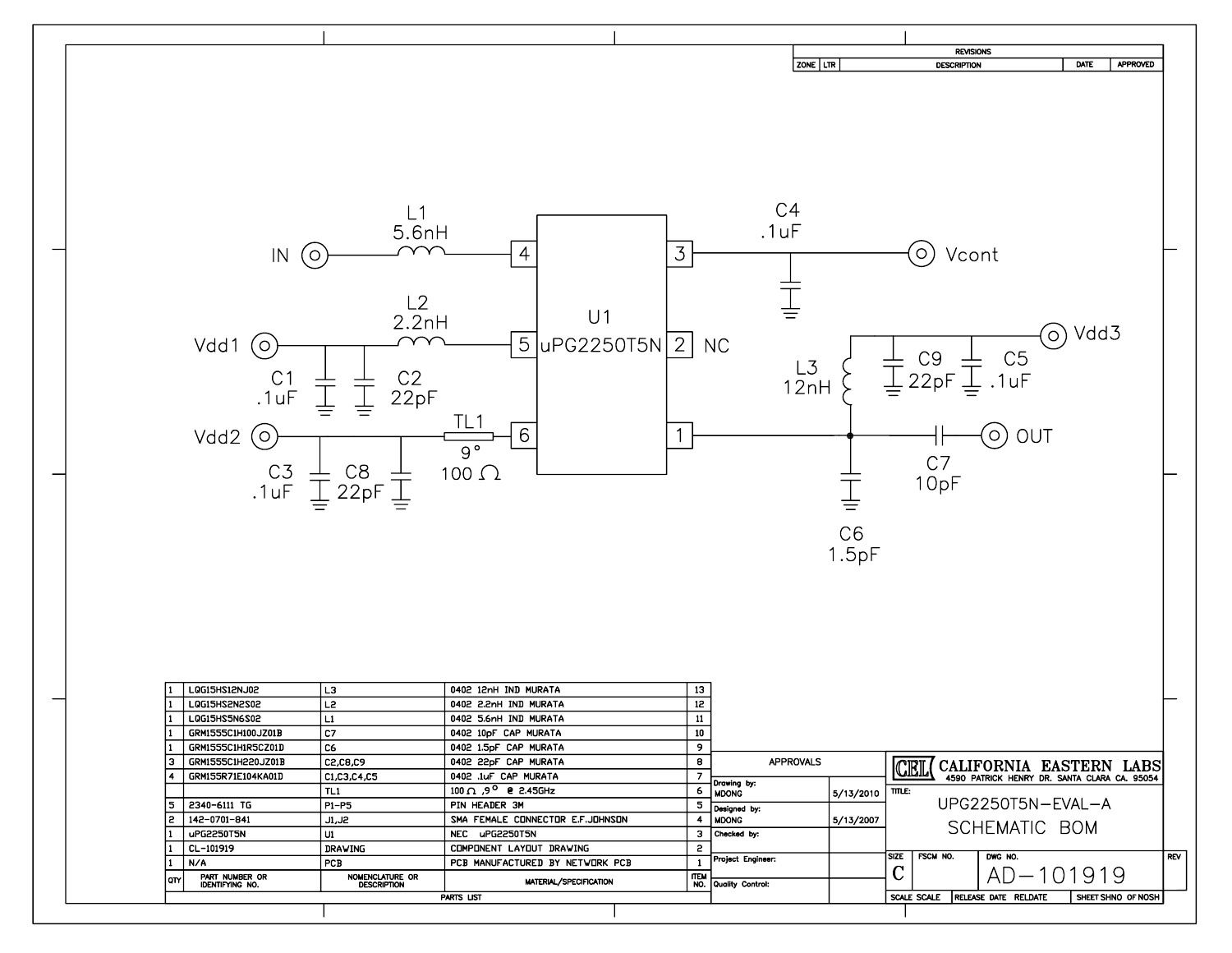